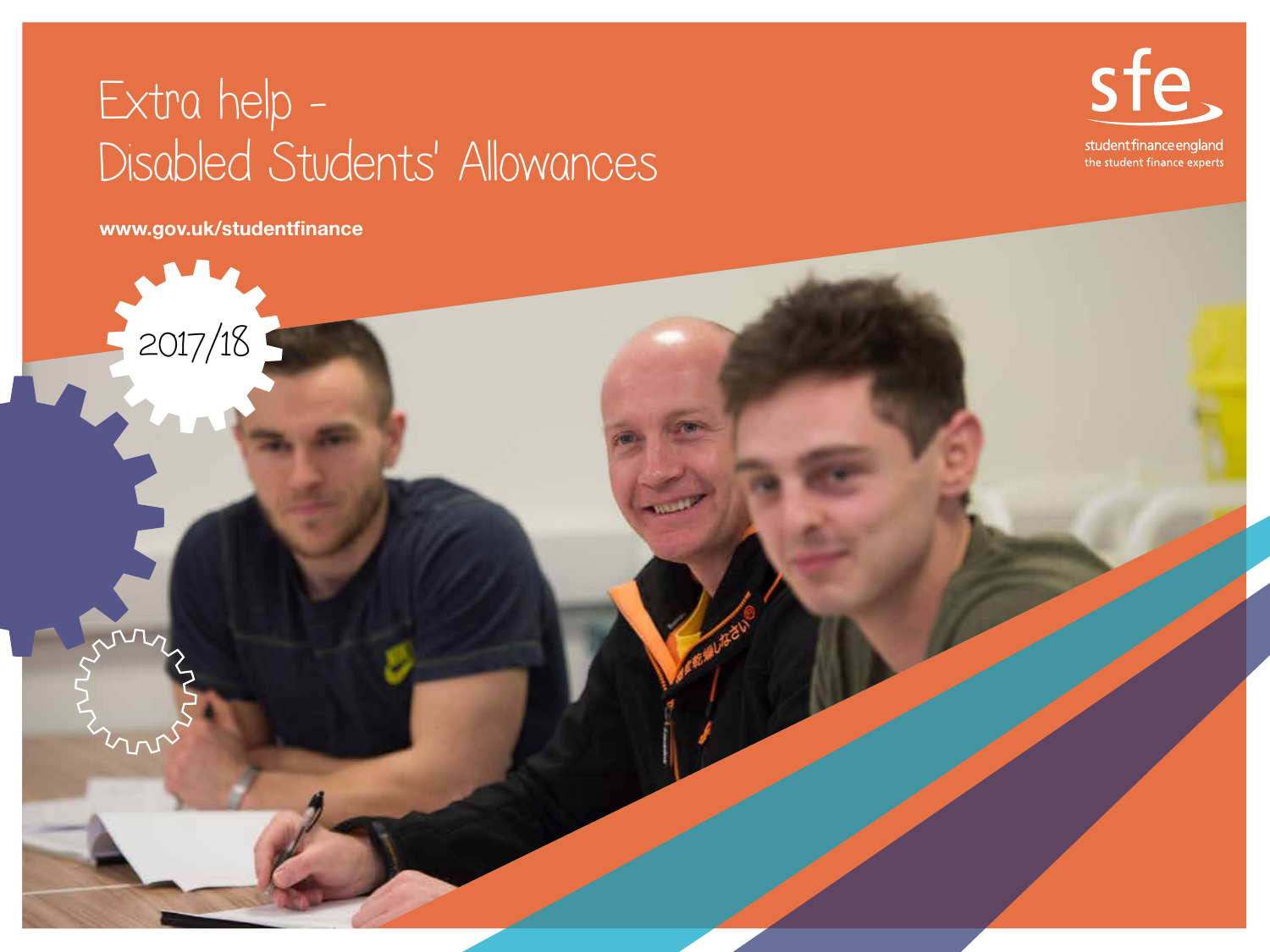

Student Finance England is a service provided by the Student Loans Company. We provide financial support on behalf of the UK Government to students from England entering higher education in the UK. We're here to help and can offer you financial support when you need it most — during your studies.

We're experts in student finance and this guide will tell you everything you need to know about Disabled Students' Allowances.

Depending on your circumstances, your course and where you study, you may be able to get a range of financial help and support. You could get grants and bursaries (which you don't have to pay back) and loans (which you do) and most students won't have to pay any tuition fees up front.

For information on applying for student finance, see the following:

If you're a new student, read 'Student finance – new full-time students'.

If you're already a student, read 'Student finance - continuing full-time students'.



For everything you need to know about student finance, visit SFE's student finance zone on The Student Room at www.thestudentroom.co.uk/studentfinance

Read our interactive quick start guides at www.sfengland.slc.co.uk/quickstartguides

You Tube youtube.com/SFEFILM



/SF\_England

When it's time to apply, visit: **GOV.UK**<br>WWW.gov.uk/studentfinance

SFEngland





What are DSAs? - 3 Do I have to tell my university or college about my disability? - 3



 $2 - Do I$  qualify?

Find out if you qualify - 4 How do I show I'm eligible? - 5



### 3 - What can I get?

- What help is available? 6 Undergraduate students - 6
- Specialist Equipment Allowance - 6
- Non-medical Helper
- Allowance 7
- Travel Allowance 8
- General Allowance 8
- Postgraduate students 9



5- Useful information

Contacts - 12





Undergraduate students - 10 Postgraduate students - 11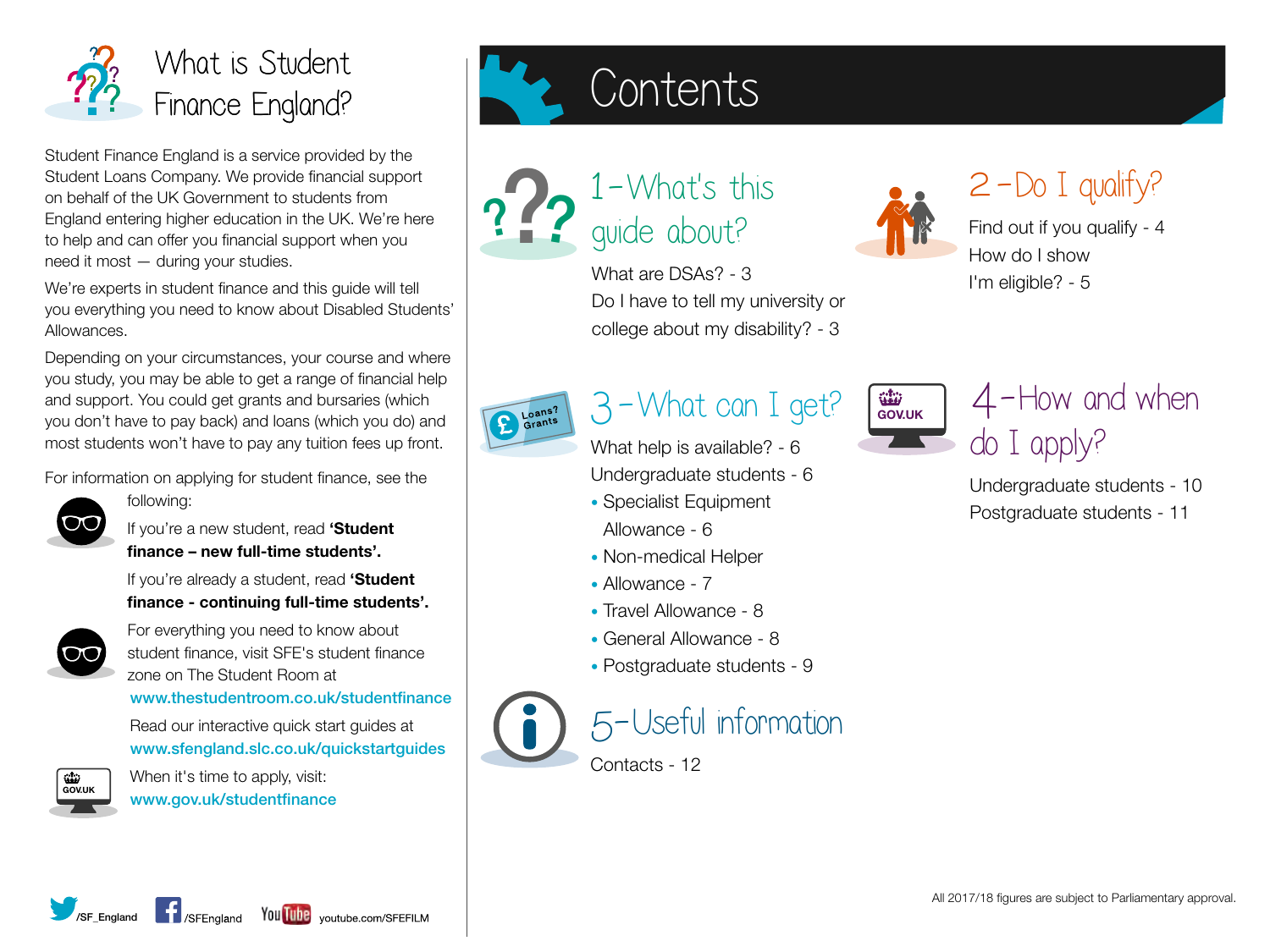# ?? 1-What's this guide about?

This guide provides information about Disabled Students' Allowances (DSAs) for new and continuing students in higher education.

You're considered disabled under the Equality Act 2010 if you have a physical or mental impairment that has a substantial and long-term effect on your ability to carry out normal day-to-day activities.



DSAs are grants to help pay the extra essential costs you may have as a direct result of your disability, including a long-term health condition, mental-health condition or specific learning difficulty, such as dyslexia or dyspraxia. You don't have to pay these back.

DSAs can help with the cost of having a person to support you (such as a note-taker or a sign language interpreter), items of specialist equipment, travel and other study-related costs.

The information in this booklet is for guidance only and doesn't cover all circumstances. If you don't ordinarily live in England, you can find out more information about what's available where you live from the following websites.

Scotland: www.saas.gov.uk Wales: www.studentfinancewales.co.uk Northern Ireland: www.studentfinanceni.co.uk



Do I have to tell my university or college about my disability?

No. You can still get DSAs without telling your university or college, but it's helpful if they know so you get all the support you need.

Under the Equality Act 2010, it's unlawful for universities and colleges to discriminate against disabled students by treating them less favourably when offering places and providing services.

Under the Act, universities and colleges must make 'reasonable adjustments' so disabled students aren't significantly disadvantaged compared with other students who aren't disabled.

You can apply for DSAs as soon as the application service opens. The sooner you apply, the more likely it is you'll have everything you need ready for the start of your course.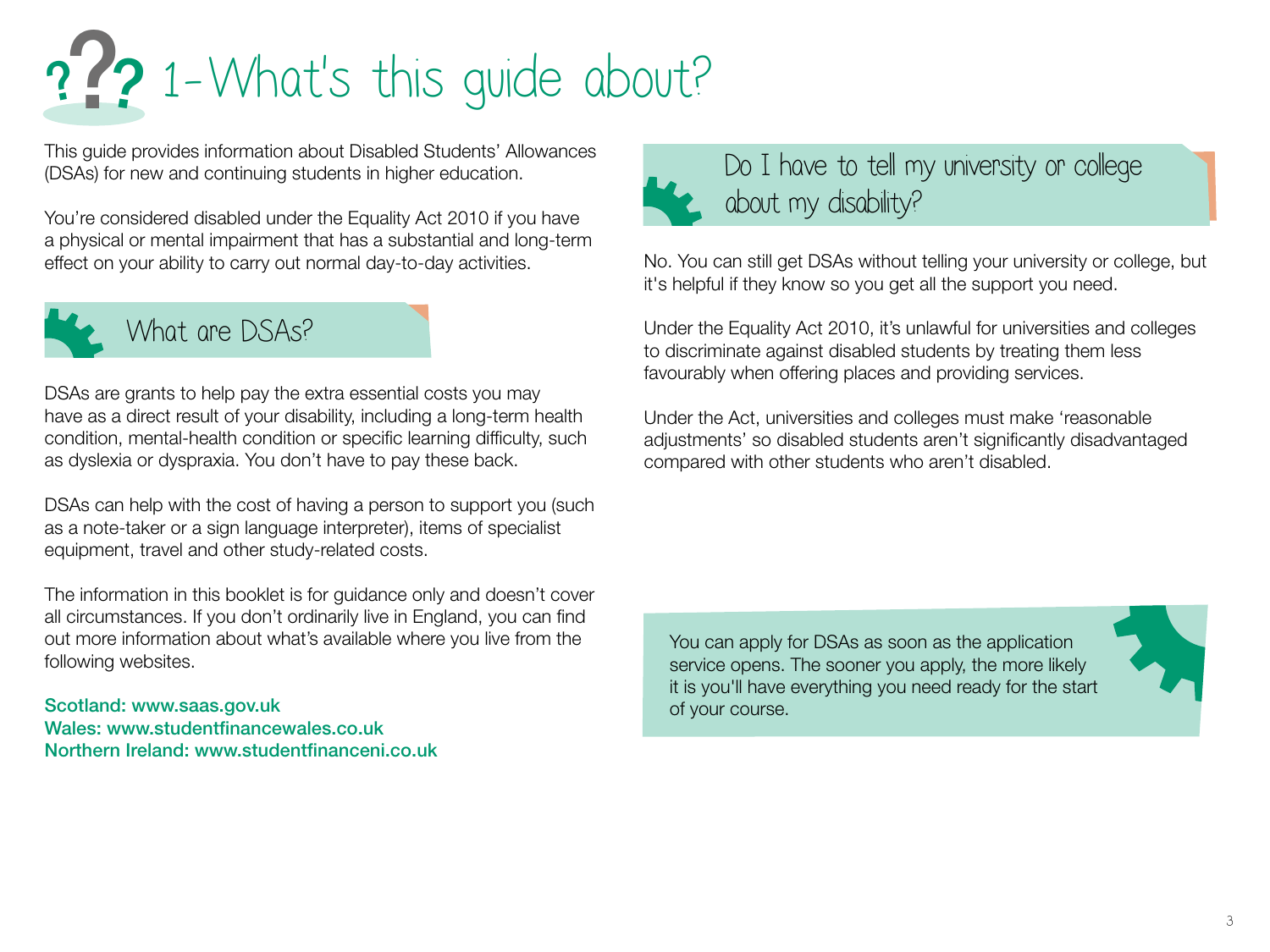

This section gives some information about who's eligible to get DSAs. You can also visit www.gov.uk/studentfinance for more information.



You can get DSAs if you have a disability, including a long-term health condition, mental-health condition or a specific learning difficulty which has a long-term adverse effect on your ability to carry out normal day-to-day activities, and you:

- are on an eligible full or part-time undergraduate course (for example, a degree or HND-level course) including distance-learning courses; or
- are on an eligible postgraduate course (which you need a degree or equivalent qualification to get onto), including distance learning courses.

Any previous study won't affect your eligibility for DSAs, even if you got financial support. However, if you got DSAs for any specialist equipment for a previous course, this will be taken into account. There's no age limit on getting DSAs.

#### You can't get DSAs if you're:

- getting support equivalent to DSAs from another funding provider;
- an EU student;
- an overseas student;
- getting funding from the NHS;
- getting funding from a research council; or
- a sandwich-course student on a full-year placement.

You may still be able to get DSAs if you're doing certain types of unpaid work experience in the public sector or voluntary sector. If you don't qualify for DSAs during your placement year, you may be able to get help from the Access to Work Scheme. Visit www.gov.uk for more information.

#### You can't get DSAs for more than one course at the same time.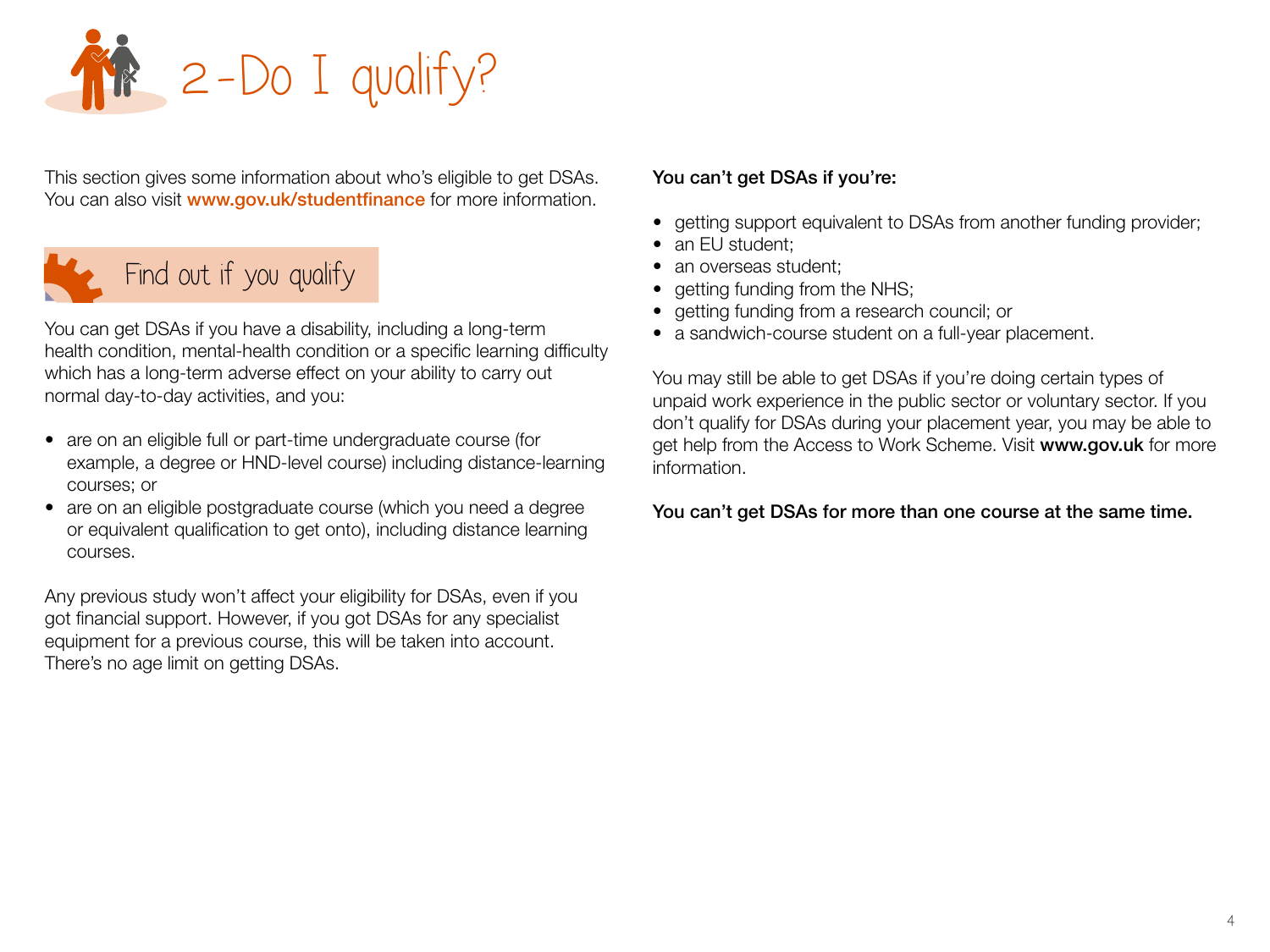

### How do I show I'm eligible?

If you're physically disabled, blind, partially sighted, deaf, hard of hearing or have a long-term health condition or mental-health condition, you'll need to provide medical evidence of this, such as a letter from your doctor or specialist.

If you have a specific learning difficulty such as dyslexia, you must provide a full diagnostic report, carried out after the age of 16, by a practitioner psychologist or a suitably qualified specialist teacher holding a current Assessment Practising Certificate.

If your diagnostic report was carried out before you were 16, you must get an up-to-date report.

You'll have to pay for any tests you need to prove you're able to get DSAs. If you need a test but can't afford to pay for it, you may be able to get financial help from your university or college.

#### The information below shows what medical evidence you need to send us.

| For physical disabilities, long-term<br>health conditions and<br>mental-health conditions | A medical report or a written medical<br>statement from a doctor or qualified<br>specialist confirming your disability,<br>long-term health condition or<br>mental-health condition and how this<br>will affect your ability to study. |
|-------------------------------------------------------------------------------------------|----------------------------------------------------------------------------------------------------------------------------------------------------------------------------------------------------------------------------------------|
| For specific learning difficulties<br>such as dyslexia                                    | A full diagnostic assessment, carried<br>out after you turned 16, from a:<br>• chartered or practitioner<br>psychologist; or<br>· suitably qualified specialist teacher<br>holding a current Assessment<br>Practising Certificate.     |

Once we've received your application form and medical evidence we may ask you to book a Study Needs Assessment.

A Study Needs Assessment is an informal meeting with an experienced Needs Assessor to discuss what equipment and support we can provide to help you during your time at university or college.

The cost of the Study Needs Assessment is paid through DSAs. We'll only pay for one Study Needs Assessment, but you can be re-assessed at a later date if your needs change significantly.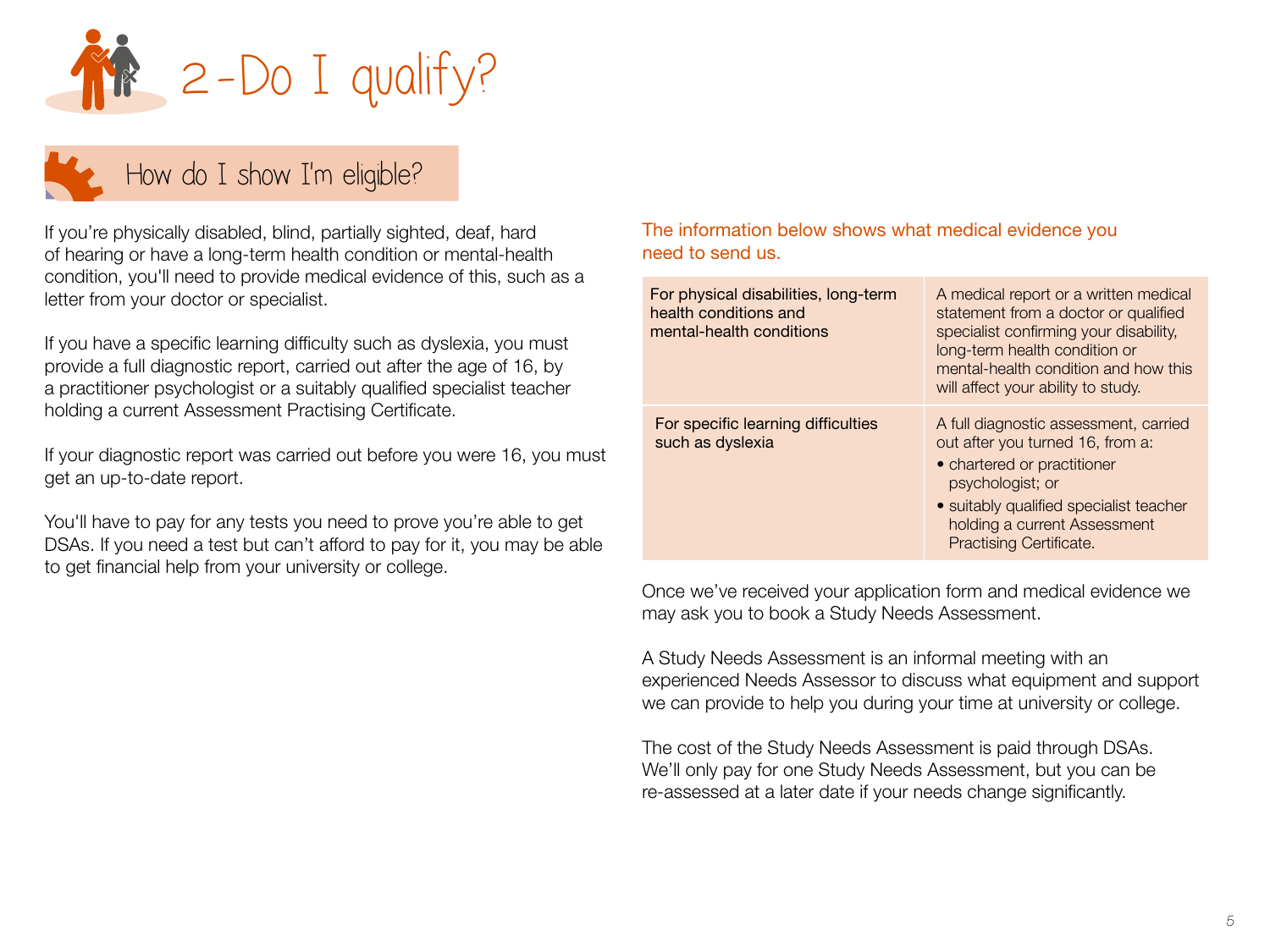

### What help is available?

DSAs can help pay the essential extra costs you may have as a direct result of your disability, including a long-term health condition, mental-health condition or specific learning difficulty such as dyslexia or dyspraxia.

There's a range of help available, which is described in more detail in this section. The amounts given are the maximum payable, although most students will need less. You might also be able to get extra help from your university or college.

Undergraduate students



Specialist Equipment Allowance

### What's it for?

To help you buy any major items of specialist equipment you need because of your disability, including a long-term health condition, mental-health condition or specific learning difficulty.

If you need a computer, or your existing computer doesn't meet the specifications set out in the Study Needs Assessment, DSAs can help with the cost of this.

If you're applying for DSAs for the first time (or are starting a new period of study), you'll have to make a contribution of £200 towards the cost of any computer.

DSAs can also pay for repairs, technical support, insurance or extended warranty costs arising from owning that equipment.

#### Do I have to pay it back?

No. However, if you purchase equipment before starting your course and then fail to attend, you'll need to pay for or return the equipment.

#### How much can I get?

Full-time and part-time students can get up to £5,358 for the whole course. How much you can get doesn't depend on your household income, but does depend on your individual needs.

#### Anything else?

The amount shown is the maximum you can get. It's aimed at supporting those with a high level of need, so most people will get less.

The money will be paid directly to the equipment supplier or (in some circumstances) into your bank account.

If you need more help or advice, you can speak to the disability advisor at your university or college.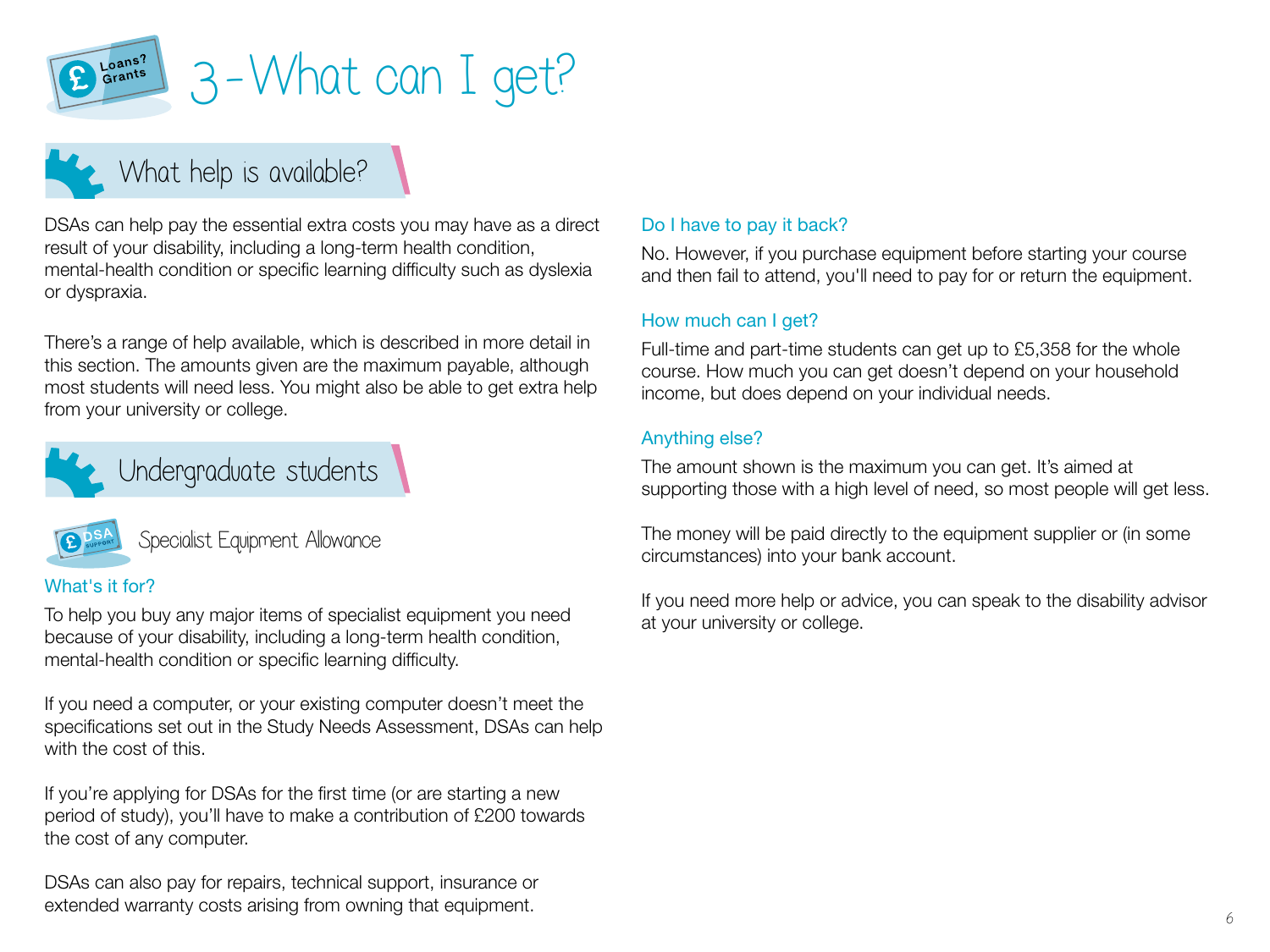



#### What's it for?

To help pay for support workers (such as readers, sign language interpreters or note-takers) and other non-medical assistants you need to use to benefit fully from your course.

#### Do I have to pay it back?

No, unless you leave your course early, in which case you'll have to pay back any payments you got after you left.

#### How can a non-medical helper help me?

The type of non-medical help you get will depend on your individual needs, but your support workers should have a good understanding of the support you need and be reliable and trustworthy.

To get the most effective help possible from your support worker, you should let them know if you have any specific requirements, for example if you have a note taker you should let them know what font and text size is best for you.

You should also give them a copy of your timetable and let them know if any class times or rooms change.

#### How much can I get?

How much you get doesn't depend on your household income, but does depend on your individual needs. The table below shows the maximum amount of help available for this year.

| Full time | Up to $£21,305$ a year.                                                                                                |
|-----------|------------------------------------------------------------------------------------------------------------------------|
| Part time | A percentage of the full-time amount,<br>depending on how intensive the part-<br>time course is, up to £15,978 a year. |

#### Anything else?

The amounts shown above are the maximum available. It's aimed at supporting those with a high level of need, so most people will get less.

The money will be paid directly to the supplier of the service (for example, your university or college or a support agency) or (in some circumstances) into your bank account.

If you need more help or advice, you can speak to the disability advisor at your university or college.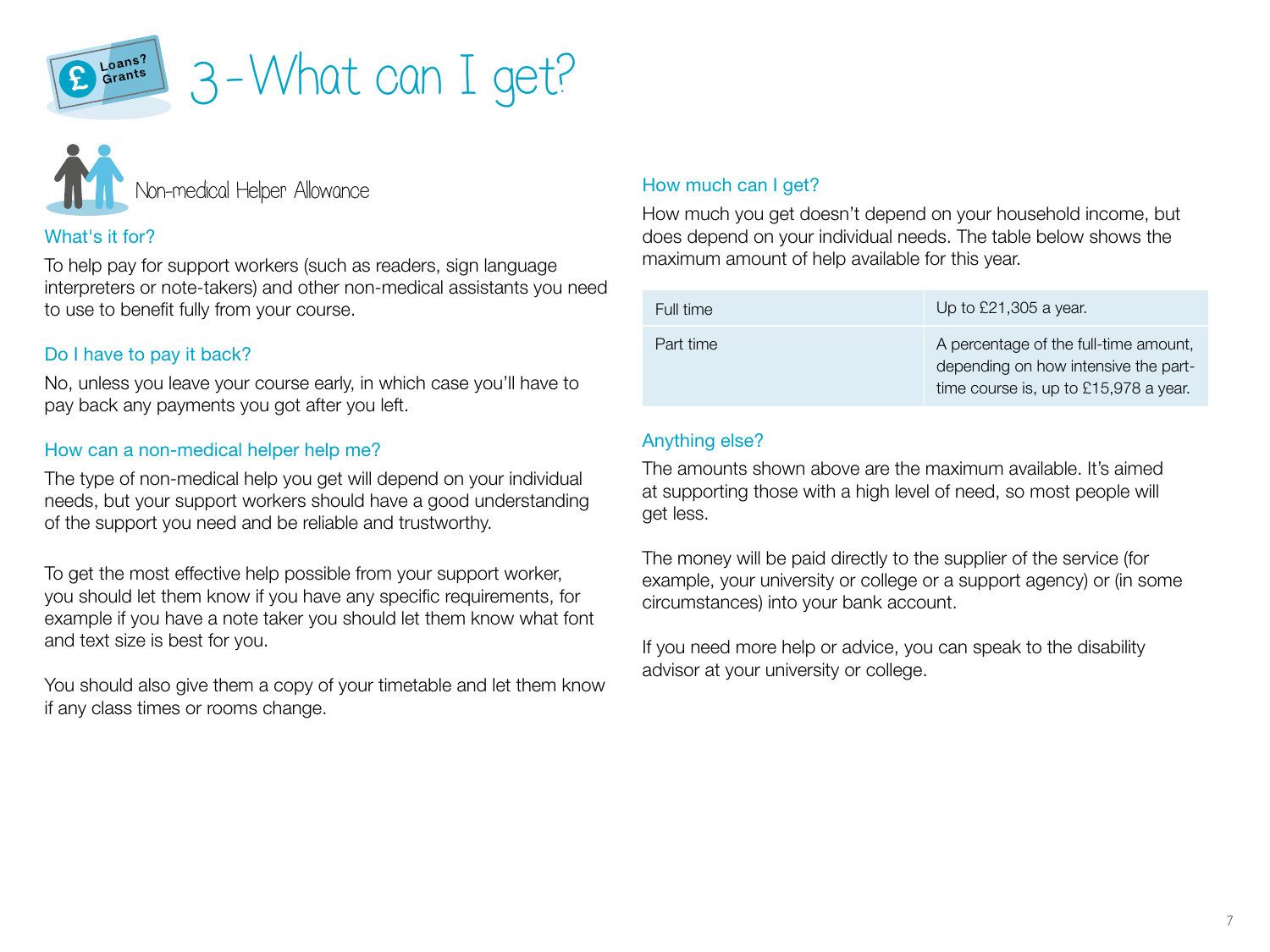



#### What's it for?

To help with any extra travel costs you may have to pay to attend your university or college because of your disability (for example, if you need to take a taxi because your disability prevents you from taking public transport). You won't be eligible for help with everyday travel costs which any student would expect to pay and you may have to provide receipts.

#### Do I have to pay it back?

No, unless you leave your course early, in which case you may be asked to pay some back.

#### How much can I get?

Full-time and part-time students can get reasonable spending on extra travel costs. How much you get doesn't depend on your income, but does depend on your individual needs.

#### Anything else?

The money will be paid directly to the supplier of the services (for example, a taxi firm) or into your bank account. If you're claiming using a 'Claim for reimbursement of costs through Disabled Students' Allowances' form, available from www.gov.uk/studentfinance, remember to keep any receipts or invoices as evidence.

If you need more help or advice, you can speak to the disability advisor at your chosen university or college.



#### What's it for?

To help pay other course-related costs you may have as a direct result of your disability.

#### Do I have to pay it back?

No, unless you leave your course early, in which case you may be asked to pay some back.

#### How much can I get?

How much you get doesn't depend on your income, but does depend on your individual needs. The information below shows the maximum amount of help available for this year.

| Full time | Up to $£1,790$ a year.                                                                                                   |
|-----------|--------------------------------------------------------------------------------------------------------------------------|
| Part time | A percentage of the full-time amount<br>up to a maximum of £1,342 a year<br>depending on how intensive the<br>course is. |

#### Anything else?

The amounts shown are the maximum available. If you are asked to attend a Study Needs Assessment, the General Allowance can be used to pay for the assessment and any travel expenses for attending. If you need more help or advice, you can speak to the disability advisor at your university or college.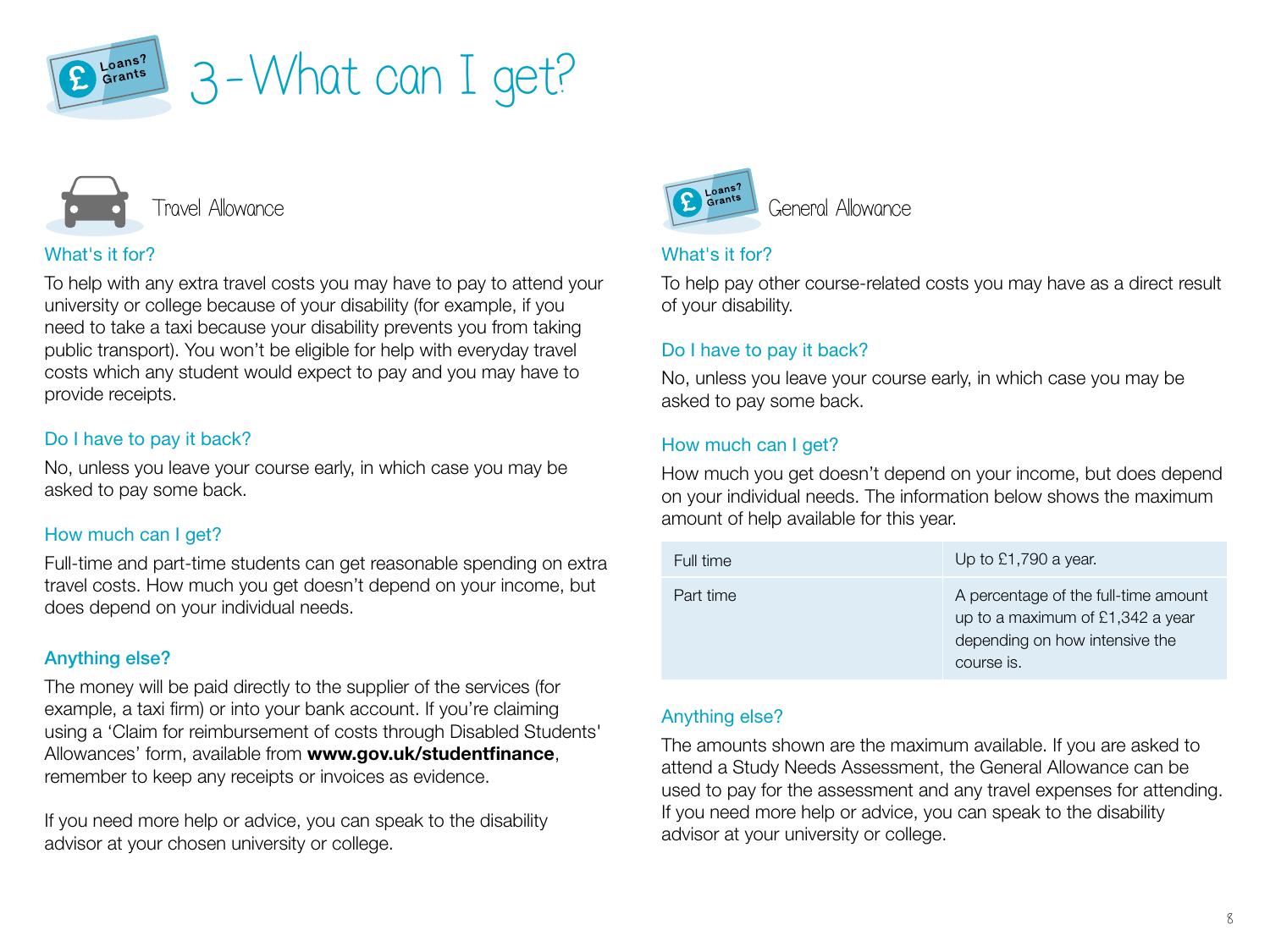

For full-time and part-time postgraduate students

For both full-time and part-time postgraduate students there's a single allowance of up to £10,652 a year.

You can use this for specialist equipment, non-medical helpers, extra travel costs or other course-related costs.

The amount of DSAs you get will depend on your individual needs. Usually, postgraduate students will not need to attend a new Study Needs Assessment if they have already had one when studying at undergraduate level.

Students on Postgraduate (or Professional) Certificate of Education (PGCE) courses can apply for the full package of DSAs awarded to undergradute students.



If you're already on an ITT course, you can continue to apply for the same package of DSAs support you've had in previous years.

#### Students who started a full-time ITT course on or after

1 September 2010 can apply for the full-time support package, including the full-time DSAs package.

#### Students who started a part-time ITT course on or after

1 September 2010 can apply for the standard part-time student support package, including part-time DSAs.

#### **Benefits**

Most full-time students can't get income-related benefits such as Universal Credit, income-based Employment and Support Allowance or Housing Benefit.

However, certain groups (including single parents, student couples with dependent children and some disabled students) may be able to get income-related benefits while they're studying.

Jobcentre Plus and your local authority's Housing Benefit section will take into account any Maintenance Loan (and some student grants) you're entitled to. The Special Support Grant and DSAs won't be taken into account.

For more detailed information visit www.gov.uk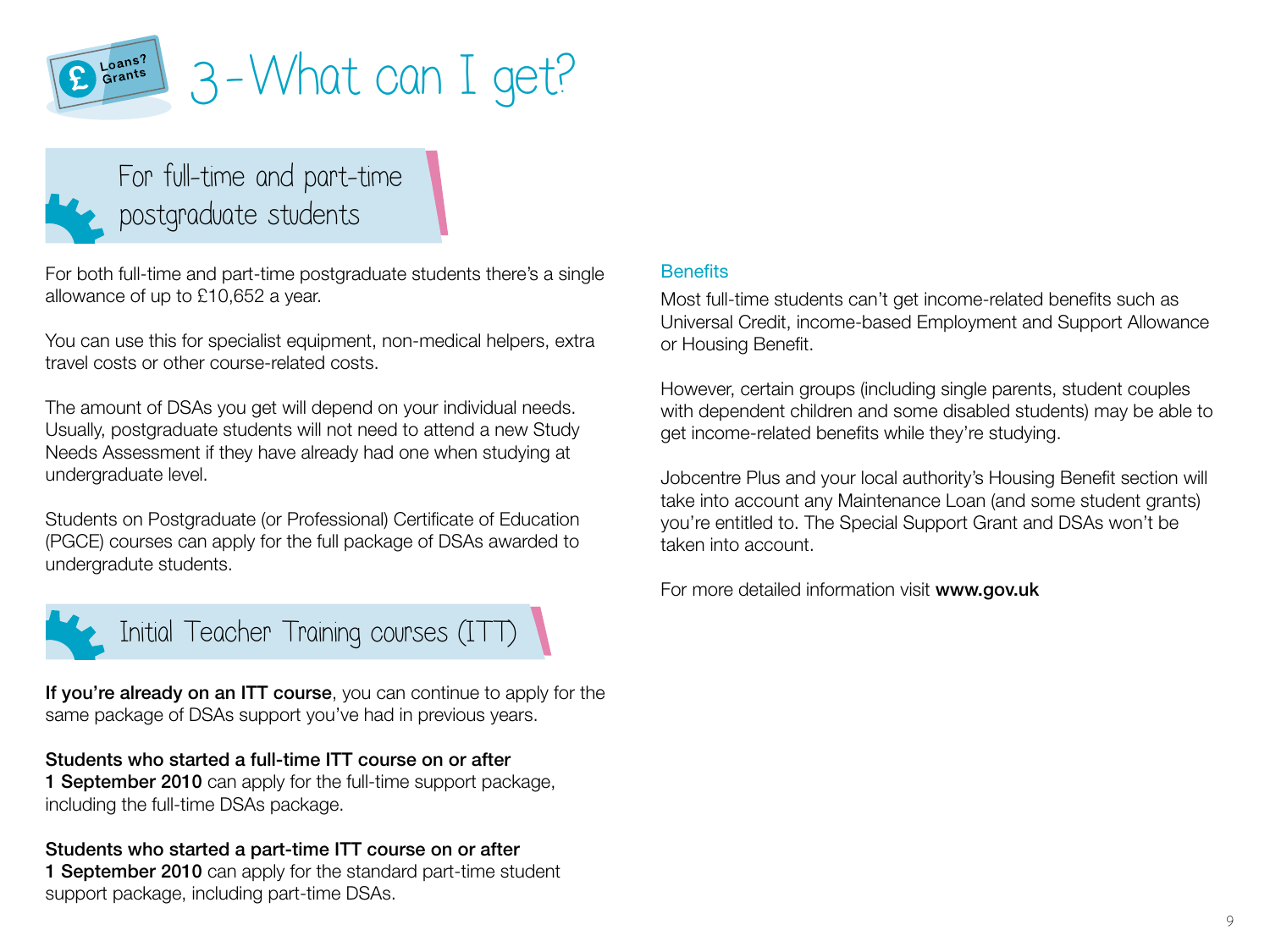

## 4- How and when do I apply?

Apply as soon as the application service opens as the application process can take 14 weeks. The sooner you apply, the more likely it is you'll have everything you need ready for the start of your course.



Undergraduate students

What to do and when to do it in three easy steps!

#### Step 1

You'll be asked if you want to apply for DSAs when you're applying for your main student finance.

Once you've applied for your main student finance you'll be able to apply for DSAs online. After you've submitted your application for DSAs you'll be told what evidence you need to send to support your application.

If you only want to apply for DSAs and no other type of student finance, you need to complete a DSA1 application form which you'll be able to download at **www.gov.uk/studentfinance** once the service opens.

You should apply and send your evidence as early as possible, the application process for DSAs can take around 14 weeks.

#### Step 2

Once you've applied for DSAs we may ask you to arrange an appointment with an Independent Needs Assessor to find out exactly what equipment and support you need.

A Study Needs Assessment helps us work out how we can support your needs during your time at university or college. It's not a test – it's your chance to have an informal chat with a specialist advisor about your disability and the impact it has on your studies.

During your Study Needs Assessment your assessor will work out what you need to help you get the most from your time at uni or college.

If we ask you to do this, you should book this assessment as soon as possible. To find your nearest approved Study Needs Assessment centre go to www.dsa-qag.org.uk

### Step 3

We'll confirm what specialist equipment and other support DSAs can pay for.

We'll also give instructions for ordering any specialist equipment or arranging other support.

> If your course or your needs change, you should contact us as soon as possible.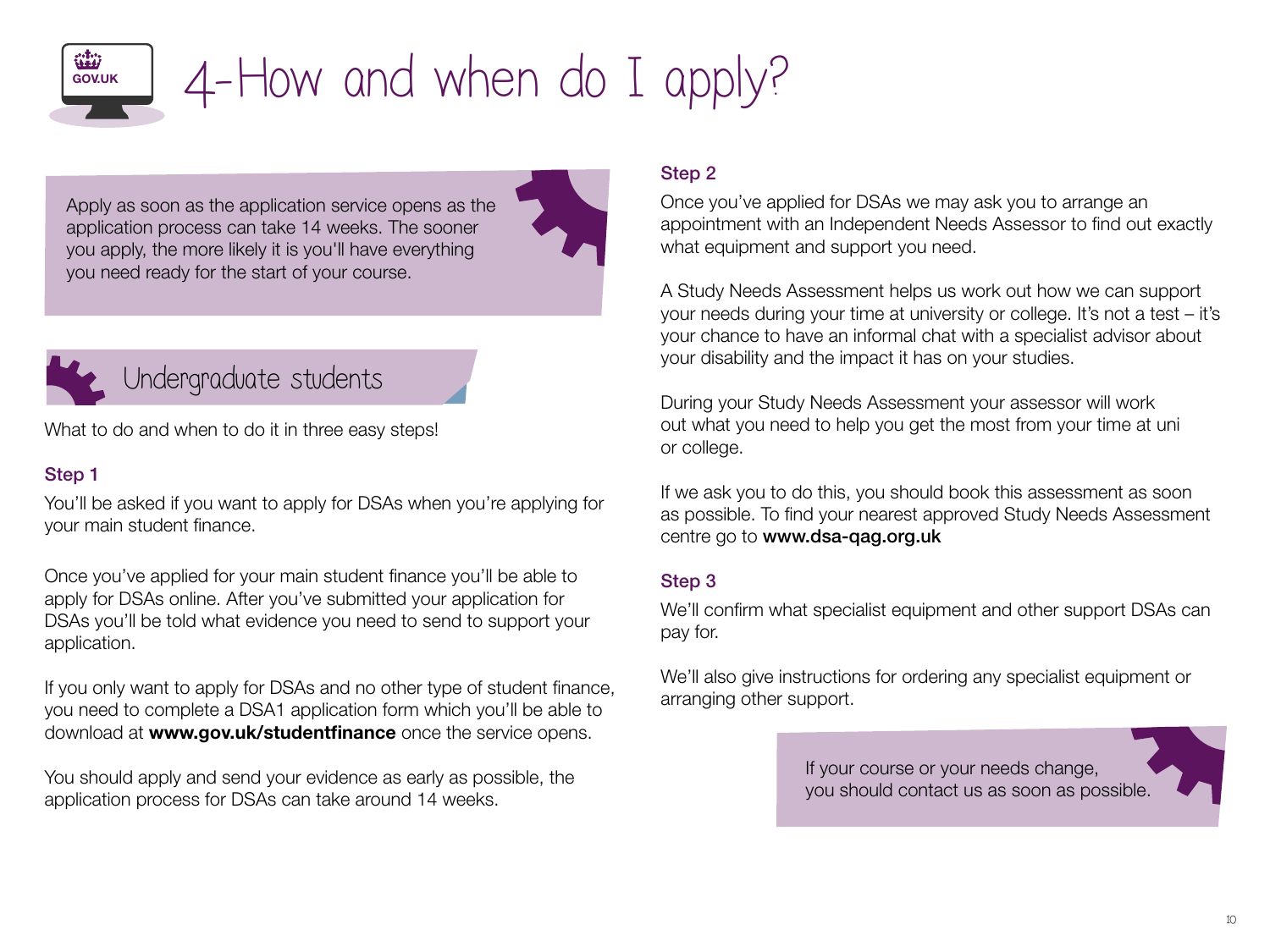

## GOV.UK 4- How and when do I apply?



If you're a postgraduate student and you want to apply for DSAs, you should fill in the Disabled Students' Allowances application form (DSA1) and send it to us.

You can download the form at www.gov.uk/studentfinance



If you're getting funding from the NHS, you can visit the website at www.nhsbsa.nhs.uk/Students for more information. If you're getting an undergraduate social work bursary, you should apply to us.



Research Councils

Students getting funding from research councils can visit the website at www.rcuk.ac.uk/skills/training for more information on how to apply for DSAs.



If you're employed by the NHS and are seconded (transferred temporarily) onto a healthcare course, you're not eligible for bursaries or DSAs from the NHS. However, you can get DSAs from us if you meet the eligibility conditions in section 2.